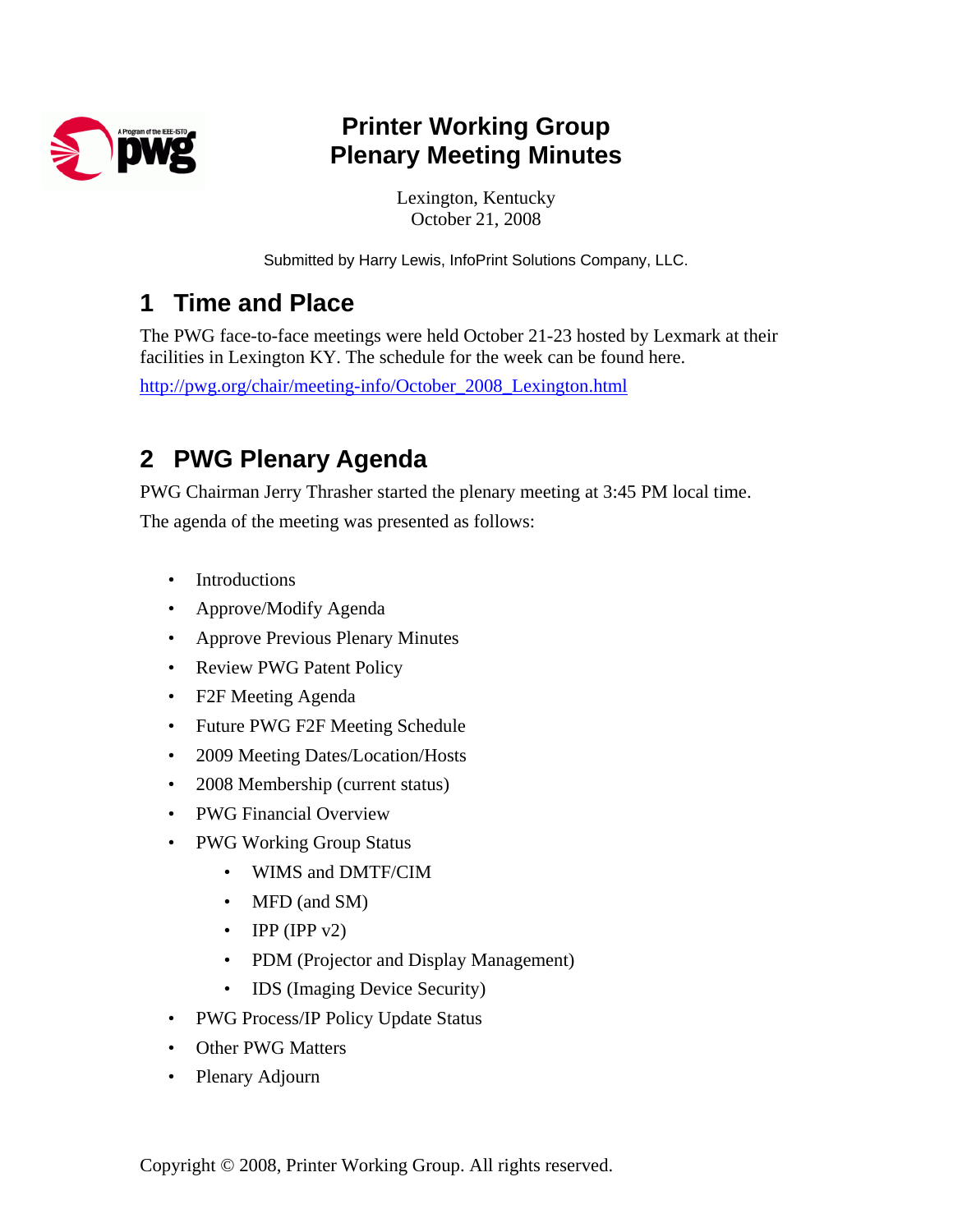

#### **3 PWG Plenary Meeting Attendees**

| Attendee                 | Company                    |
|--------------------------|----------------------------|
| Ron Bergman              | Ricoh Co.                  |
| Shah Bhatti              | Samsung                    |
| <b>Nancy Chen</b>        | Oki Data                   |
| Lee Farrell              | Canon Inc.                 |
| <b>Grant Gilmour</b>     | 366 Software               |
| Rick Landau <b>雷</b>     | Dell                       |
| Harry Lewis <b>雷</b>     | <b>InfoPrint Solutions</b> |
| Ira McDonald 雷           | High North (for Samsung)   |
| <b>Glen Petrie</b>       | Epson                      |
| <b>Andrey Savov</b>      | Toshiba                    |
| Ole Skov                 | <b>MPI-Tech</b>            |
| <b>Jerry Thrasher</b>    | Lexmark International Inc. |
| Paul Tykodi <sup>®</sup> | <b>Tykodi Consulting</b>   |
| <b>Bill Wagner</b>       | TIC (for Konica-Minolta)   |
| Dave Whitehead           | Lexmark International Inc. |
| <b>Craig Whittle</b>     | Sharp                      |
| Peter Zehler             | Xerox                      |

### **4 Previous Business**

The minutes of the previous PWG F2F Plenary meeting were approved.

## **5 PWG Patent Policy review**

The PWG Chairman reviewed the PWG patent policy with the members in attendance.

Awareness of the PWG patent policy was acknowledged by members in attendance with no comment or indications of any known IP.

## **6 2008 Meeting Schedule**

Jerry Thrasher presented the current draft of the 2008 PWG F2F schedule.

| <b>2008 Meeting Schedule:</b> |                                          |  |
|-------------------------------|------------------------------------------|--|
| December 3-5                  | <b>Samsung Irvine</b>                    |  |
| <b>2009 Meeting Schedule:</b> |                                          |  |
| February 16-19                | Waikoloa - Hawaii (ISTO planned)         |  |
| <b>April 14-16</b>            | New Orleans, LA (ISTO planned)           |  |
| <b>June 16-18</b>             | Rochester, NY (Xerox)                    |  |
| <b>August 18-20</b>           | Seattle, WA (Microsoft)                  |  |
| October 13-15                 | <b>Boulder, CO (InfoPrint Solutions)</b> |  |

Copyright © 2008, Printer Working Group. All rights reserved.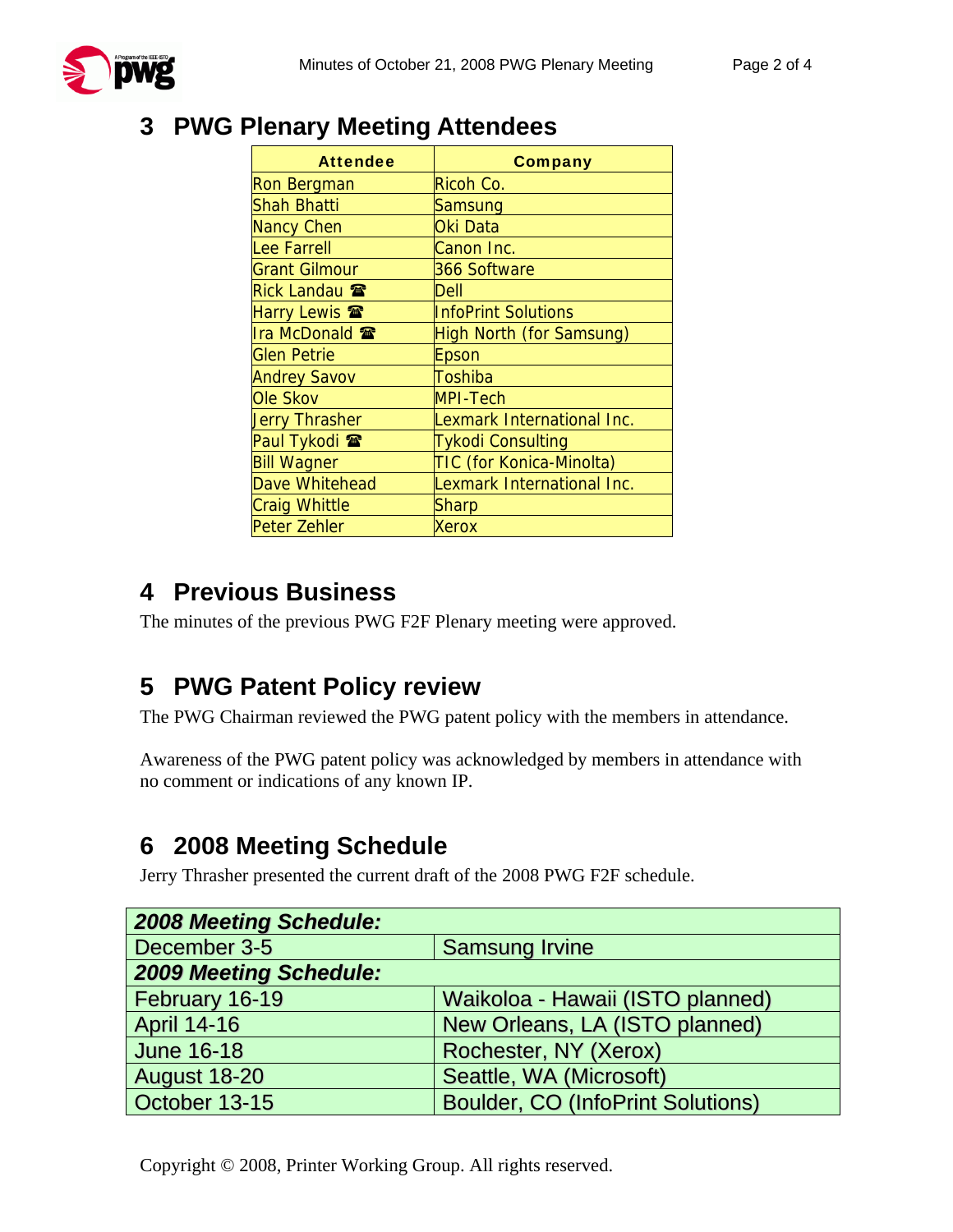

December 8-10 | Austin, TX (Dell)

### **7 Membership Report**

Jerry Thrasher presented the current PWG membership and highlighted recent new members (Intermec & Tykodi) and changes due to merger/acquisition (Conexant).

| •366 Software                | <b>.Lexmark International Inc.</b> |
|------------------------------|------------------------------------|
| .Apple Inc.                  | •Microsoft                         |
| •Canon, Inc.                 | MPI Tech A/S                       |
| •Conexant (was Sigma-Tel)    | .NEC Display Solutions             |
| <b>Coretronic</b>            | .Northlake Software, Inc.          |
| •Dell                        | •Oki Data                          |
| •Epson Inc.                  | <b>.RICOH Company Ltd.</b>         |
| •Fuji Xerox Printing Systems | •Samsung Electronics Corporation   |
| •Hewlett-Packard             | •Sharp Labs of America             |
| Intermate A/S                | <b>Toshiba</b>                     |
| <b>•Intermec</b>             | •Tykodi Consulting                 |
| •Konica Minolta              | •Xerox Corporation                 |
| $\bullet$ Kyocera            | <b>.Zoran Imaging Division</b>     |

## **8 PWG Financial Status**

Jerry Thrasher (Chairman – PWG) gave a financial update showing PWG solvency and proper accounting.

# **9 Status of PWG Working Groups and Projects**

Various representatives presented status of their projects as follows. Plenary slides have been posted here.

ftp://ftp.pwg.org/pub/pwg/general/Plenary/PWG\_Plenary\_October\_2008\_v0.9.pdf

#### *9.1 WIMS, DMTF CIM (and MIB discussion)*

Bill Wagner and Rick Landau presented WIMS – CIM status (see Plenary Slides). In addition there was discussion about combining WIMS and PMP working groups into a general (renamed) "Management" working group. No one objected to this strategy and it was agreed that the PWG will pursue this direction if we are not successful finding a replacement for Ron Bergman who was the Chair of PMP.

#### *9.2 MFD and SM*

Pete Zehler presented MFD w/g status (see Plenary Slides).